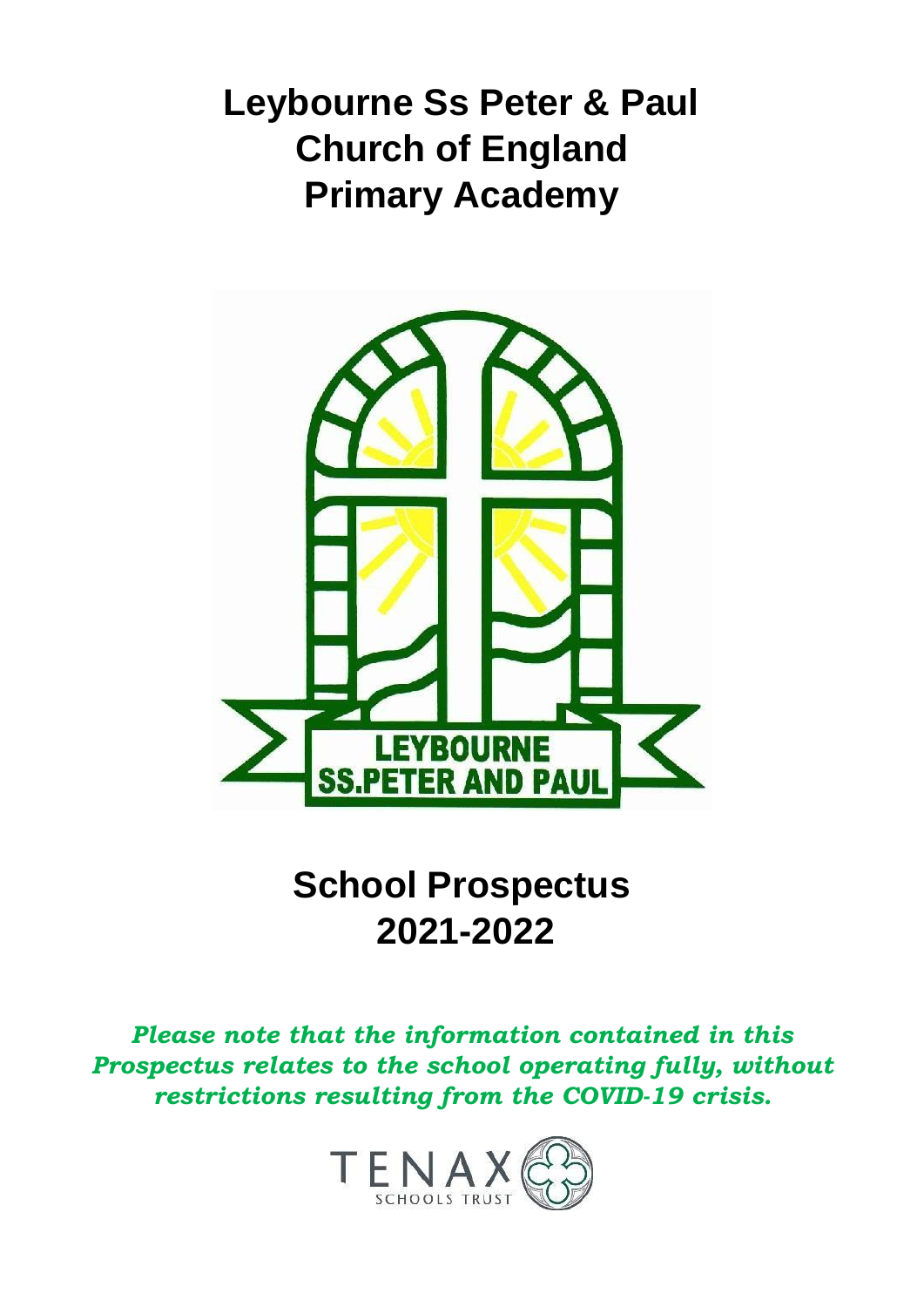# **Leybourne Ss Peter & Paul Church of England Primary Academy**

Rectory Lane North, Leybourne, West Malling, Kent, ME19 5HD

*Telephone:* 01732 842008

*E-mail:* headteacher@leybourne.school *Website:* www.leybourne.school

*Rochester Diocesan Director of Education*

Mr John Constanti Deanery Gate The Precinct Rochester Kent, ME1 1SJ

*Corporate Director for Children, Young People and Education* 

Matt Dunkley 1 Invicta House County Hall Kent, ME14 1XX

*We promote the learning and development of all children to achieve their full potential in a caring, happy Christian environment.*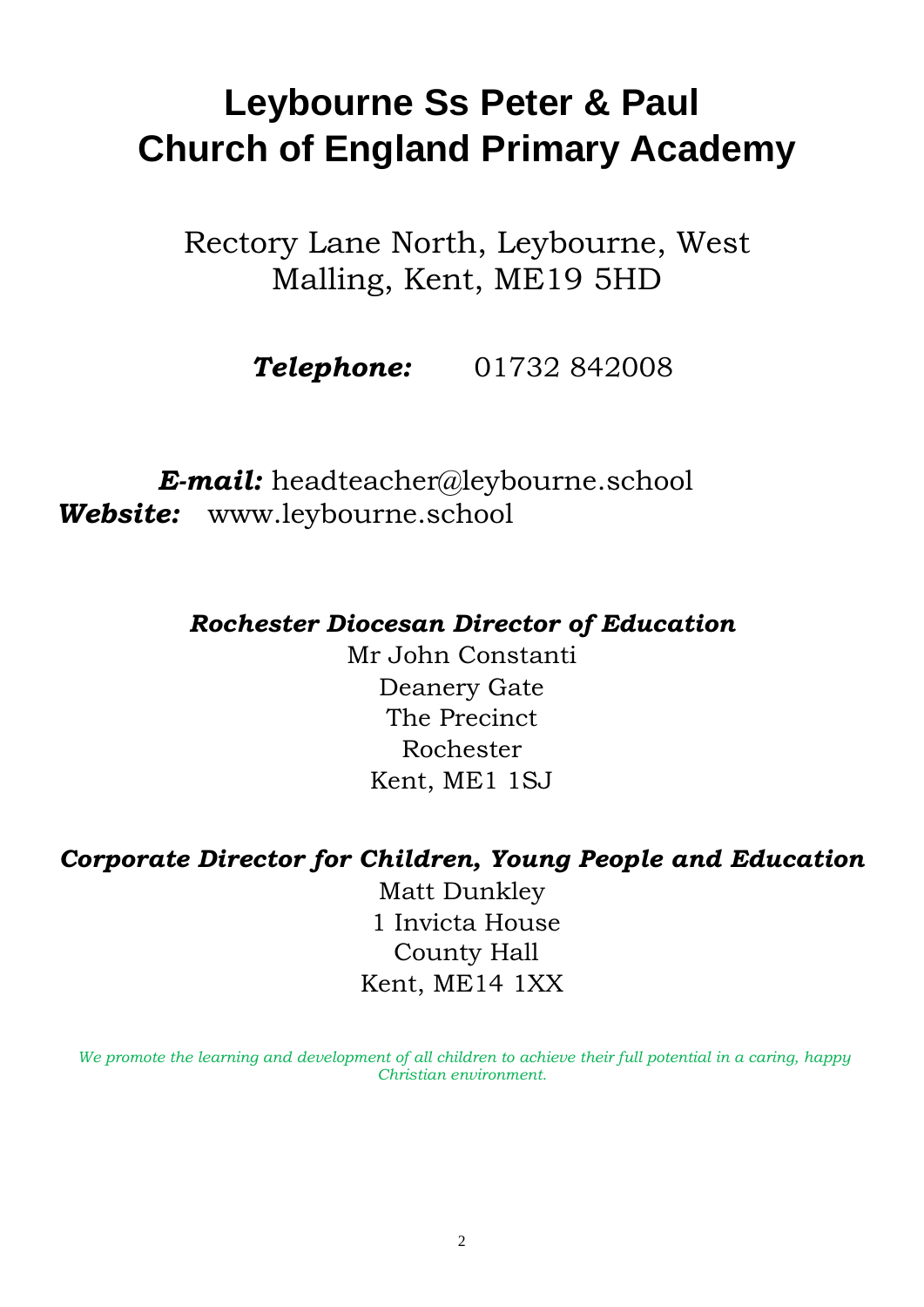# *A message from the Headteacher*

*Dear Parents,* 

*Welcome to Leybourne Ss Peter and Paul C. E. Primary Academy! We are proud of our school and hope that this prospectus will give you an insight into how we operate and what learning means to each of us.* 

*Everybody in the school works hard to create an attractive, safe environment in which children and adults feel valued. Every member of our community is encouraged to achieve the highest standards of which they are capable, not only academically, but also in art, sport, music and a diverse range of other activities.* 

*We firmly believe that we are all learning together, adults and children alike. This means that the staff are continually looking for ways to develop their expertise so that they can help children learn more effectively. The world of education is constantly changing, challenging us to update our knowledge and skills to support every child's progress.* 

*Children achieve extremely well at Leybourne, thanks to strong teamwork and a positive learning environment. This was confirmed by Ofsted (October 2006), with the school judged to be outstanding. Our children enjoy coming to school and are enthusiastic learners who love new challenges.* 

*As a Church of England school, we have strong links with Ss Peter and Paul Church, working in partnership to support the children's spiritual and moral development, within a caring Christian environment. Our commitment to the Christian ethos of our school was recognised in our SIAMS inspection of church schools in March 2017, which judged us as outstanding in all areas.* 

*We know that we are fortunate to have comfortable, well-equipped buildings and extensive, attractive grounds and make use of them across the curriculum. We also greatly appreciate the support we receive from parents, friends, governors and the local community.* 

*Our foremost aim is to put the needs of the children first. We believe that an effective learning environment is one where children are valued and feel safe, where their achievements are celebrated and where learning is shared.* 

*If you have any questions or would like further information, please do not hesitate to contact us. If you are considering applying for a place at our school for your child, please call the school office on 01732 842008 to arrange a visit. I look forward to meeting you!*

*Best wishes* 

Hoteletek

*Tina Holditch Headteacher* 

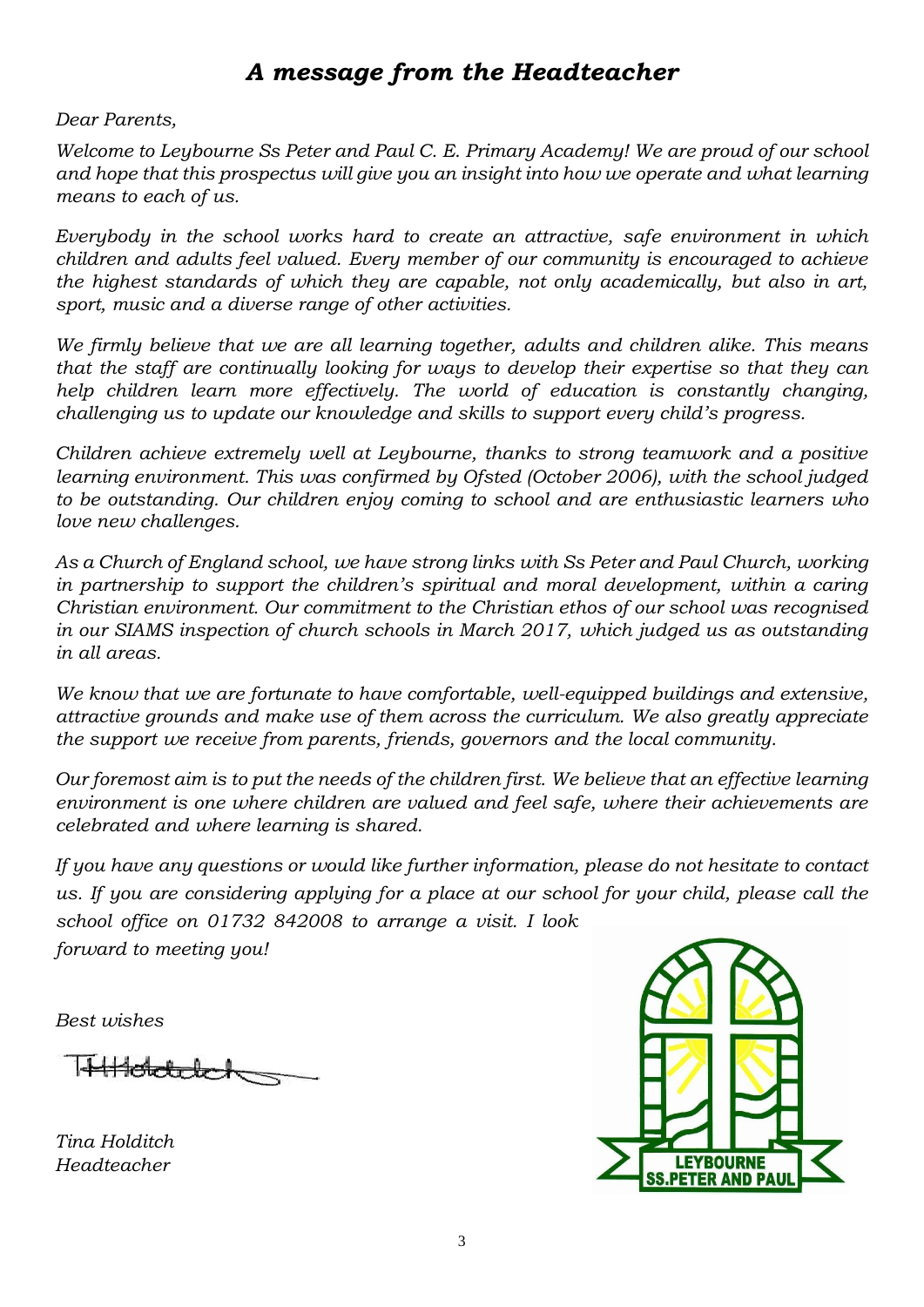## **ABOUT THE SCHOOL**

Leybourne Ss Peter and Paul School is a Church of England Primary School, for pupils aged between four and eleven years. The youngest children enter the Reception Class (Early Years Foundation Stage), where they will spend their first year at school before moving on to Year 1 the following year. Year 2 is their final year in Key Stage 1. In the September following their 7<sup>th</sup> birthday they will move into Year 3, the first year of Key Stage 2. At the end of Year 6, aged 11, they will move on to a secondary school.

The number on the school roll in September 2021 was 215. The intake into the Foundation Stage for the school year 2022/2023 will be 30.

## *The History of the School*

There has been a Church of England School in Leybourne since 1775, though not on this site. The school on the present site was built in 1876, consisting of one classroom and two cottages, one for the Governess and the other for the Rectory Gardener. These cottages are now the private house attached to the school. The rest of the building was constructed in stages in 1935, 1956 and 1986. In 1997 mobile classrooms were replaced with a new purposebuilt prefabricated four classroom unit. In 1999 a new Reception classroom was opened by the



Bishop of Rochester. Our ICT suite, music room and library were completed during the summer of 2009. The demolition of the old building means that the playground outside the school hall is a large, open playspace, further enhanced by our beautiful gazebo.



Much work has been carried out to improve the buildings and grounds to provide the best possible learning environment for all our children.

We are fortunate that the school has extensive, beautiful grounds, including a Woodland Learning outdoor classroom, wildlife areas and a stream. There are two large grassed playing fields and two hard-surfaced playgrounds, as well as the Multi Use Games Area, which provides an additional hard play space for our children during the school day and for community use at other times.

The PTFA has provided many additional facilities for the children's benefit, including attractive quiet areas around the school where they can sit and read or talk during break times and a low-level activity trail.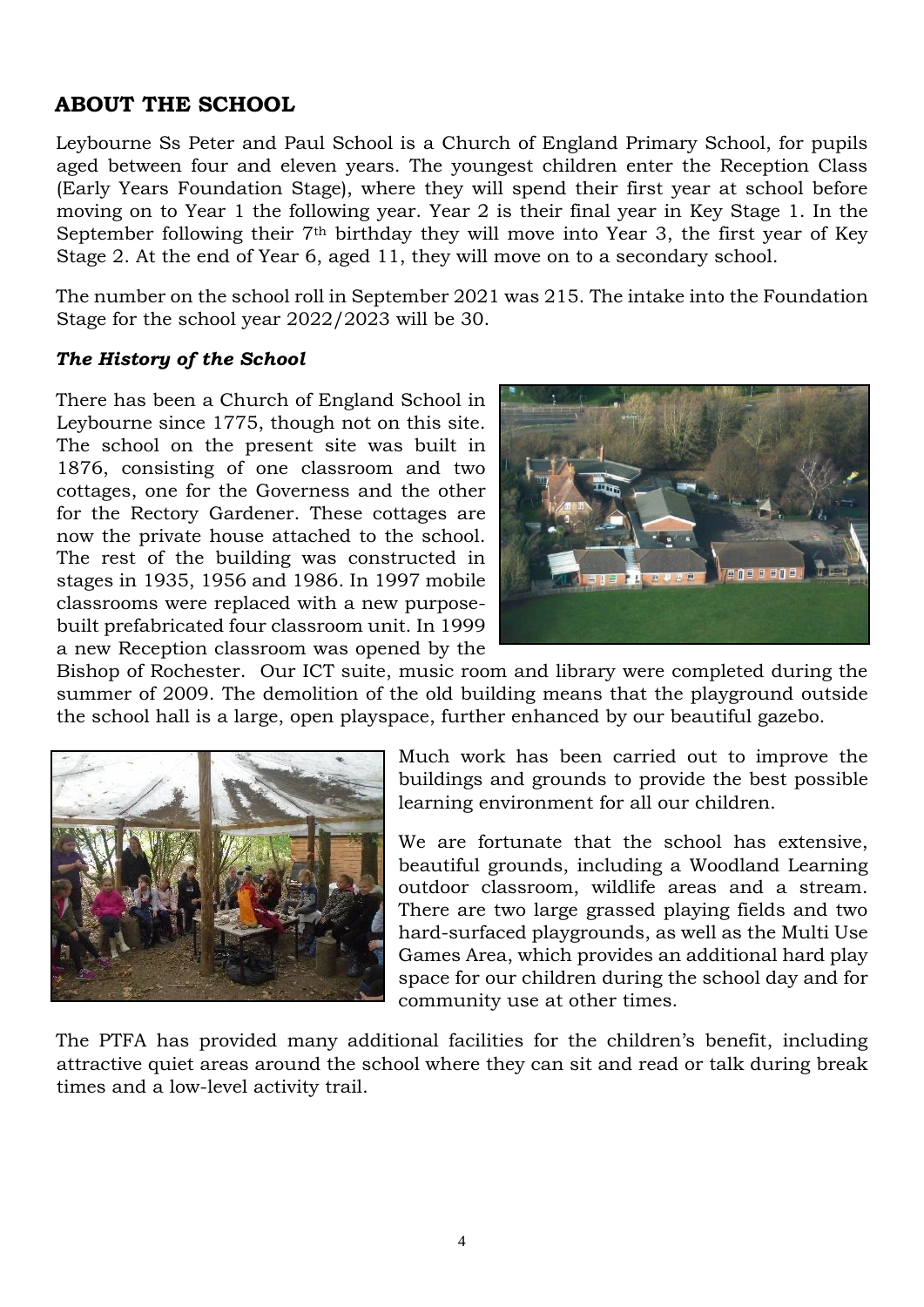# **OUR CHRISTIAN ETHOS**

As Leybourne is a Church of England school, it differs from a community school in a number of important ways. There is a strong emphasis on the teaching of the Christian religion and regular contact with the Parish Church of Ss Peter and Paul. In addition, the school's ethos is strongly Christian, based firmly on Christian values, caring and mutual respect. While it is not required that every parent is a practising member of the Church of England, it is important for all families to support the aims of the school.

Recognising its historic foundation, this Church of England Primary School will preserve and develop its religious character in accordance with the principles of the Church of England and in partnership with the Church at parish and diocesan level.

The school aims to serve its community by providing an excellent education for pupils of all abilities and backgrounds in the context of Christian belief and practice. We encourage an understanding of the meaning and significance of faith. We promote Christian values and spiritual development through the experiences offered to all pupils.

## **Our Aims:**

- To offer a broad, balanced, rich and exciting curriculum.
- To educate children to the highest possible standard through a variety of experiences and activities appropriate to their age and ability, thus enabling each child to reach their full potential in all aspects of learning.
- To encourage children to develop enthusiasm, self-motivation, the ability to think for themselves and to deal confidently with the issues and decisions which life will present.
- To ensure that the relationship between home and school is such that parents and staff can work together in the interests of the children and the school. Emphasis will be placed on encouraging supportive links between school, home, parish and the wider community.
- To foster a lifelong love of learning.

# **Religious Education and Worship**



Worship and the teaching of Religious Education take place in accordance with the Trust Deed of the school, reflecting the doctrines and practice of the Church of England. Parents have the right to withdraw their child from Religious Education and Worship, but this school exists primarily for those parents who particularly want Church of England teaching and worship to form a positive part of their child's education. The curriculum is planned and delivered in line with the requirements of the Syllabus for Religious Education of the Rochester Diocesan Board of Education.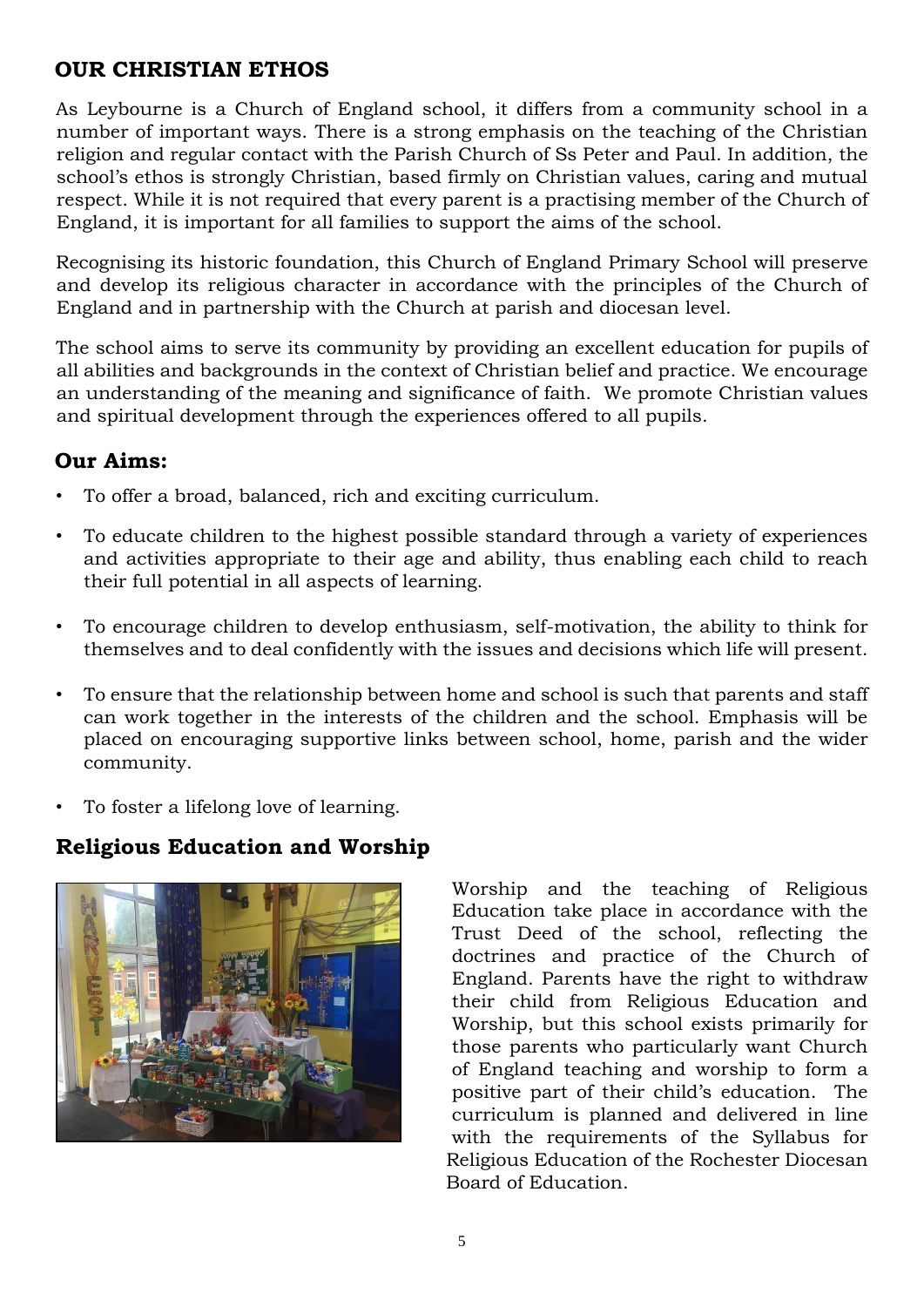## **ADMISSIONS ARRANGEMENTS 2022-2023**

Published admissions number: 30 School supplementary information form required

Admissions Arrangements – Reception Class

The number of pupils admitted to the Reception class in each academic year is determined by agreement with the Area Education Authority and with regard to the school's facilities.

The admissions limit in the Reception Class for academic year 2022/23 is 30 pupils.

Over-subscription criteria

Where there are more applications than places, the Governors first allocate places in the following order of priority without reference to academic ability or the period of time on the school's enrolment register. These criteria and the definitions of each category have been revised to reflect good practice as defined in the School Admissions Code (2012).

1. Looked After Children / Children in Local Authority Care.

A child under the age of 18 years for whom the Local Authority provides accommodation by agreement with their parents/carer (Section 22 of the Children Act 1989) or who is subject of a care order under Part IV of the Act. This criterion extends to adopted children who were previously in care.

2. Baptised children whose parents live in the civil parish of Leybourne and are at the heart of the worshipping community, worshipping at least three times per month and who are involved in the wider social and organisational life of the Church for at least two years at the time of application. The wider social and organisational life of the Church includes bible study groups and/or other activities of the church of Ss Peter and Paul Church Leybourne. It must be noted that attendance at Sunday Club by both parents on a Sunday does not constitute "worship". All applications under this criterion must be accompanied by a reference written by the Parish priest, or in his / her absence by a Church Warden. (From September 2017, should a family move into Leybourne during this two year period, a reference from the Parish priest of their previous Parish, based on the same criteria, is expected.)

3. Children who will, at the time of admission, have a brother or sister in the school. This applies where the family continue to live at the same address as when the sibling was admitted. For children admitted from September 2013 onwards it must be noted that if they move house before an application for a place for a younger sibling is made, the new property must be within two miles of the school, or nearer to the school than the previous property as defined by the distance measurement criterion, in order for this link to be maintained. In this context, brother or sister means children who live as brother or sister in the same house, including natural brother and sisters, adopted siblings, stepbrothers or sisters and foster brothers and sisters.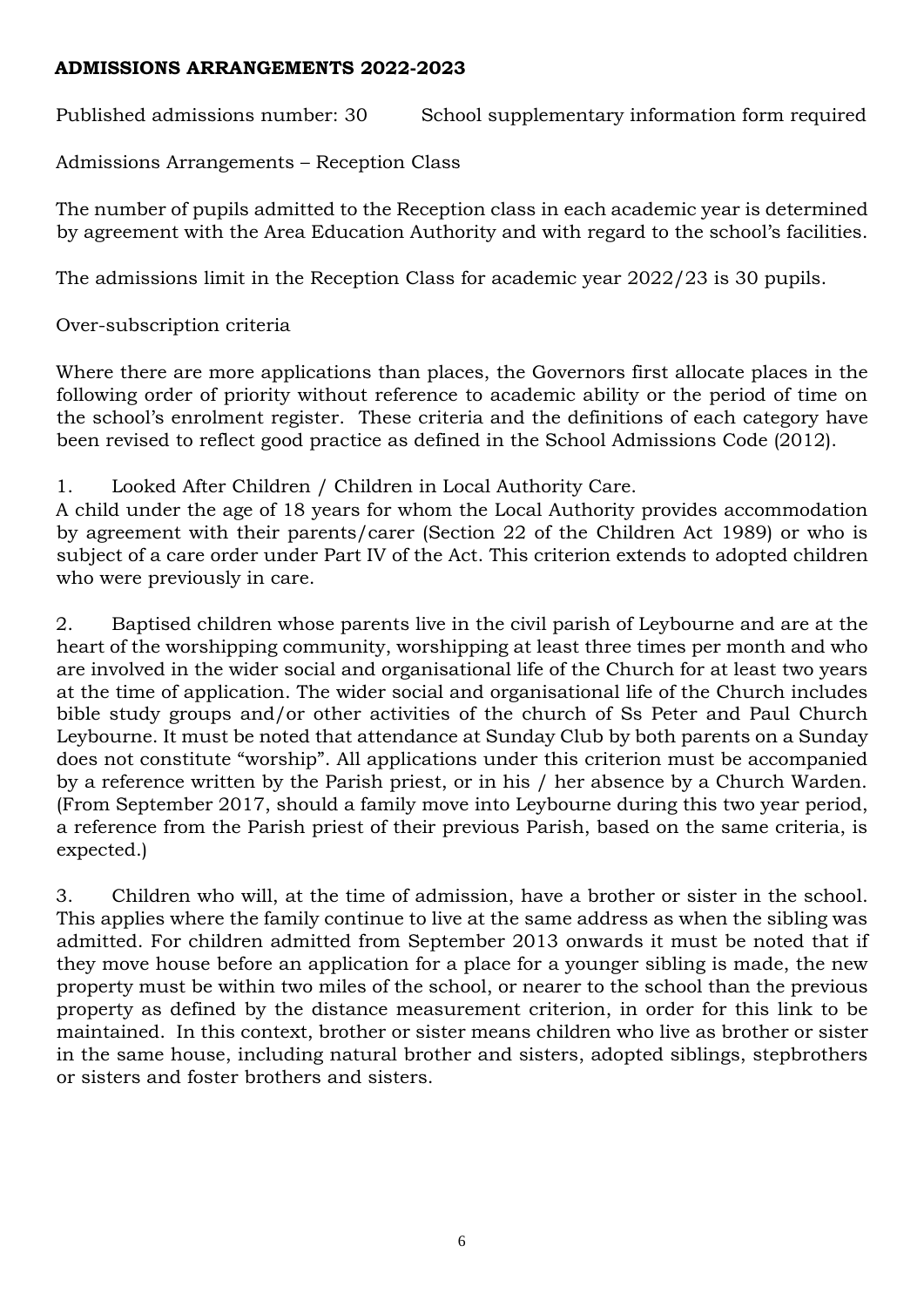4. Children whose parents live in the civil parish of Leybourne measured by straight line distance from the school, with those living nearer having priority. (The distance is measured between the child's permanent address and the school measured in a straightline using Ordnance Survey address point data. Distances are measured from a central point within the child's home to a similarly defined point within the school as specified by Ordnance Survey. The school uses measurements provided by the LA and further information on how distances are calculated is available in the Admissions booklets provided by the LA).

5. Children who will have, at the time of admission, a parent working as a teacher in the school. A teacher must have been employed at the school for two or more years at the time the application for admission is made and/or is recruited to fill a vacant post for which there is a demonstrable skill shortage.

6. Baptised children whose parents live outside the civil parish of Leybourne and are at the heart of the worshipping community in another Church of England parish, worshipping at least three times per month and who are involved in the wider social and organisational life of the Church of England for at least two years at the time of application. The wider social and organisational life of the Church includes Bible study groups and/or other activities of the Church of England. All applications under this criterion must be accompanied by a reference written by the Parish priest, or in his / her absence by a Church Warden.

7. Children whose parents live outside the civil parish of Leybourne measured by straight line distance from the school, with those living nearer having priority (The distance is measured between the child's permanent address and the school measured in a straight-line using Ordnance Survey address point data. Distances are measured from a central point within the child's home to a similarly defined point within the school as specified by Ordnance Survey. The school uses measurements provided by the LA and further information on how distances are calculated is available in the Admissions booklets provided by the LA).

Any child with an Education, Health and Care Plan (EHCP) naming the school will be given priority for admission. If there is a parent of a child with such a plan applying there will only be 29 places determined by the over subscription criteria.

The school follows the admissions procedure established by the Local Authority (LA). Applications for Reception Class admission are made on the Kent LA Common Application Form. In addition, if applying for a church place, parents will need to complete the school's own Supplementary Information Form, available from the school office. Applications for admission to Reception class in 2022/23 are to be returned in accordance with the guidance and dates published by the LA. The LA will notify parents on the outcome of their application for admission.

If you believe the Governors have made an error in applying the over-subscription criteria with regard to your application, you have a right to appeal. In the first instance you should contact the Admissions Clerk in the School Office who will provide you with advice on the procedure to be followed.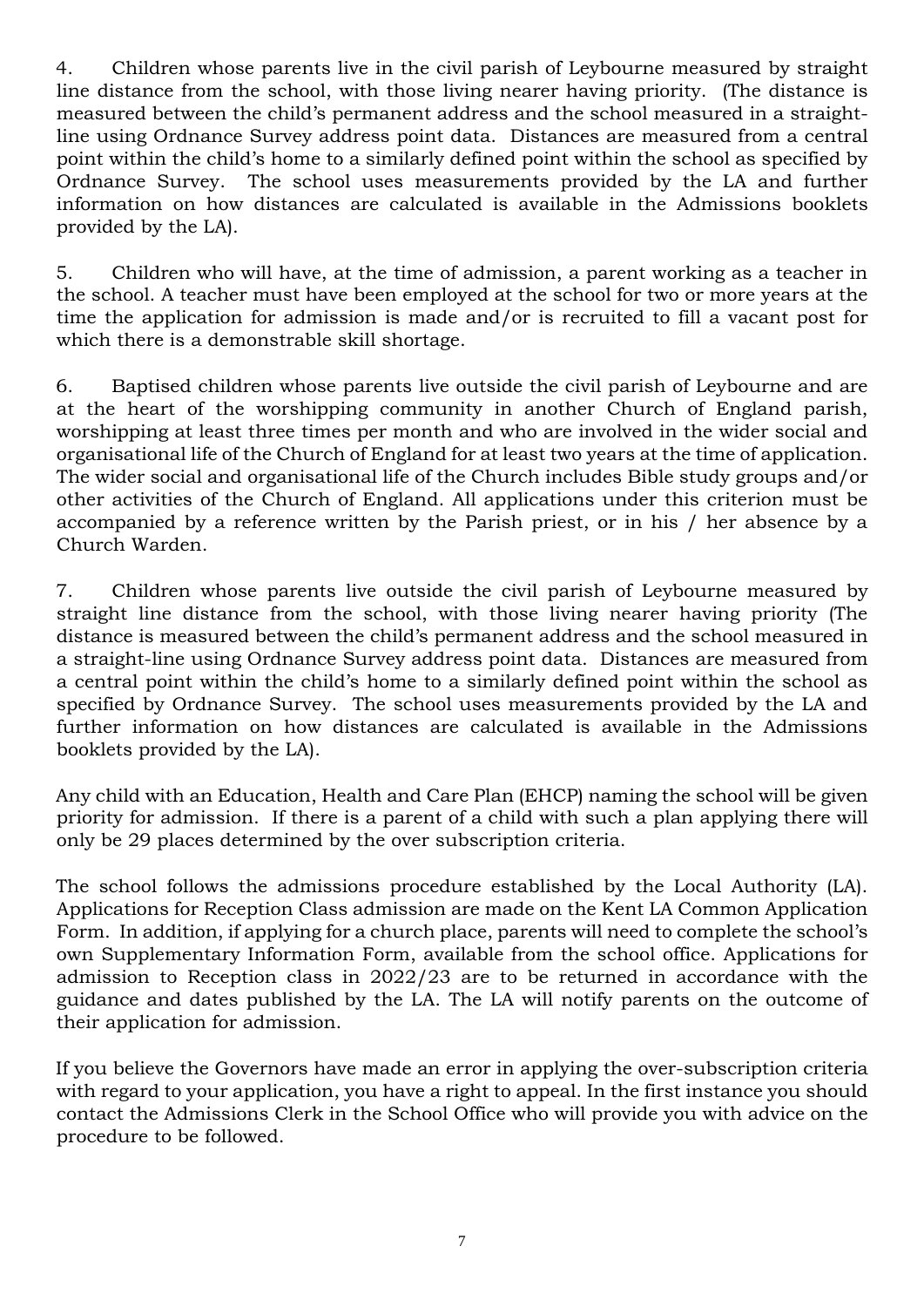## 1. Admission to School

There is one intake for children starting school in the Reception Class, with all children whose birthdays fall between 1st September and 31st August being admitted in September. Entry is staggered for the first two weeks with the children divided into two groups according to age. All children will be in school full time by 19th September 2022. Parents and children will be invited to attend an introduction afternoon in the term preceding entry to Reception Class. Children remain at the school until they have completed the academic year in which they reach the age 11.

## 2. Older Children and Casual Vacancies

Admissions of older children, casual vacancies and late applications to Reception will be considered on a case by case basis in accordance with the above criteria. A place will only be offered if the Planned Admission Number for the relevant age group has not been reached.

## 3. Waiting List

The school operates a waiting list for available places. For a child to remain on the waiting list, and to renew interest, parents need to telephone or e-mail the school in the first week of each new term. If a place becomes available the school will work through the waiting list applying the over-subscription criteria. You should inform the school of any change in your circumstances, e.g. change of address, which might affect your position on the waiting list.

Tina Holditch Headteacher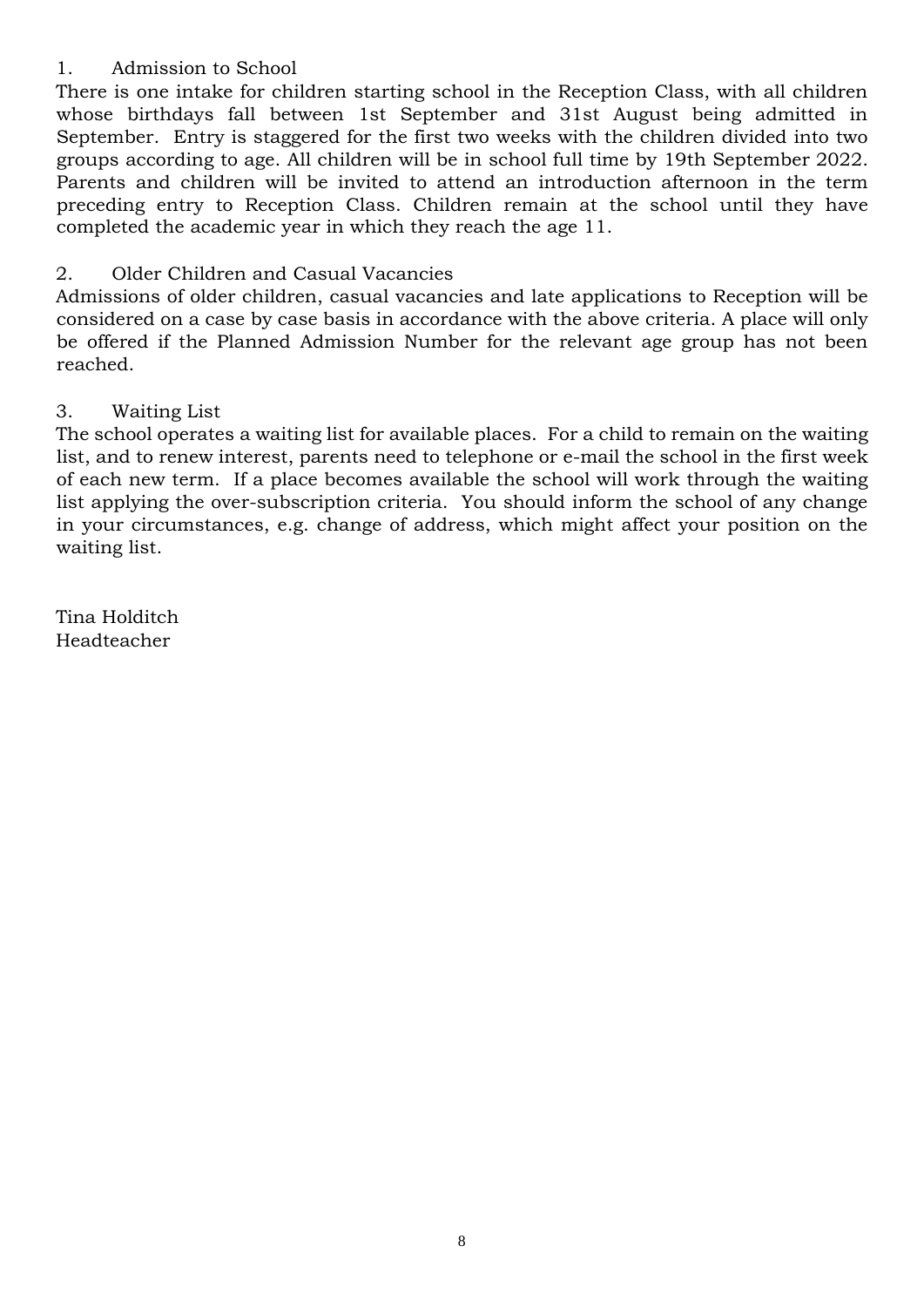#### **LEYBOURNE Ss PETER & PAUL C E PRIMARY ACADEMY Rectory Lane North, Leybourne, West Malling, Kent ME19 5HD Tel: 01732 842008 Application for Admission to Primary School**

Name and Address of child:  $\blacksquare$ am applying for a place under Category\_\_\_\_\_\_\_\_\_\_

*If you wish to apply for admission under Category 2, please contact the Leybourne Parish Priest for completion of the next section of this form.*  For completion by Leybourne Parish Priest:

The family named above wishes to make an application for their child to be admitted to Leybourne Ss Peter & Paul C E Primary Academy.

- 1. Is the child for whom the application is being made baptised into the Church of England? Yes/No
- 2. Are the parents at the heart of the worshipping community of Leybourne Ss Peter and Paul Church? \*Yes / No

Signature of Priest: …………………………… Print name: ……………………………....... Date: …………………

\* This is defined as worshipping at least three times per month and being involved in the wider social and organisational life, including Bible study groups and other activities of the church of Ss Peter and Paul Church Leybourne, for at least two years at the time of application. It must be noted that attendance at Sunday Club by both parents on a Sunday does not constitute "worship". All applications under this criterion must be accompanied by a reference written by the Parish priest, or in his / her absence by a Church Warden.

----------------------------------------------------------------------------------------------------------------------------------

*If you wish to apply for admission under category 6, please contact your Parish Priest for completion of the next section of this form.* 

The family named above lives outside the Parish of Leybourne and wishes to make an application for their child to be admitted to Leybourne Ss Peter & Paul C E Primary Academy.

- 1. Is the child for whom the application is being made baptised into the Church of England? Yes/No
- 2. Are the parents at the heart of the worshipping community of your parish in the Church of England? \*Yes / No

\* This is defined as worshipping at least three times per month and being involved in the wider social and organisational life, including bible study groups and other activities of the Church of England, for at least two years at the time of application. All applications under this criterion must be accompanied by a reference written by the Parish priest, or in his / her absence by a Church Warden.

| I declare that the information I have given in this application is, to the best of my knowledge, true and<br>complete. I understand that if it is subsequently discovered that any statement is false or misleading, or<br>that I have withheld relevant information, the Governors reserve the right to withdraw the offer of a place. |  |  |
|-----------------------------------------------------------------------------------------------------------------------------------------------------------------------------------------------------------------------------------------------------------------------------------------------------------------------------------------|--|--|
|                                                                                                                                                                                                                                                                                                                                         |  |  |
|                                                                                                                                                                                                                                                                                                                                         |  |  |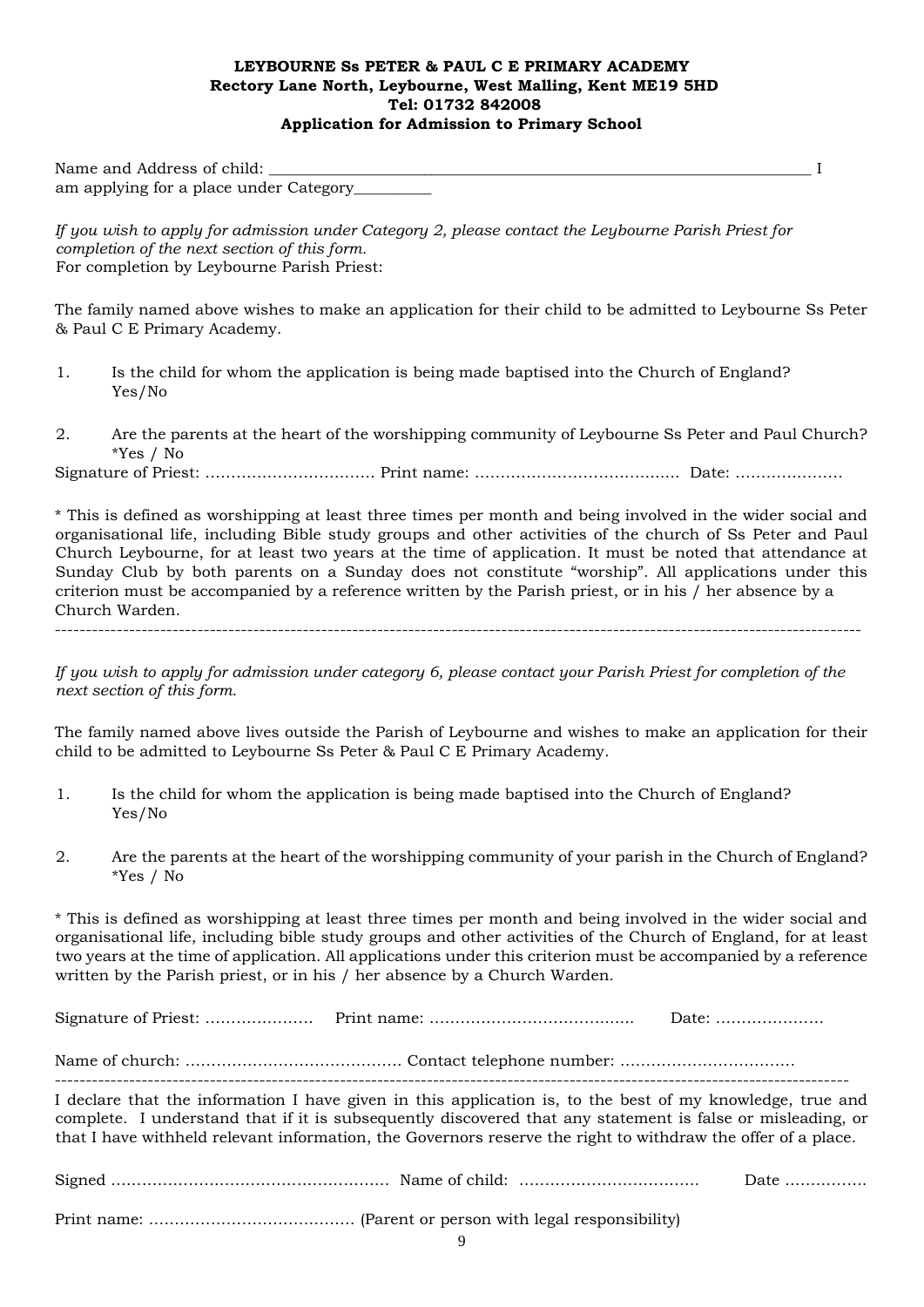## **LEARNING**

The Early Years Foundation Stage curriculum is play based. Children learn through practical experience, needing to actively explore their world to develop fully. The curriculum is planned to excite and challenge children, enabling them to become active learners and independent individuals.

There are seven areas of learning and development, all important and inter-connected. The children's growth and well-being in all areas are planned for and supported. Children are helped to make connections in their learning.

There are three prime areas of learning:

- ➢ Communication and language
- ➢ Physical development
- ➢ Personal, social and emotional development

and four specific areas:

- ➢ Literacy
- ➢ Mathematics
- ➢ Understanding the World
- $\triangleright$  Expressive arts and design

Activities in the Foundation Stage are planned within these seven areas of learning. Our curriculum throughout the rest of the school is also based on these areas.

English and Maths are taught discretely each day. As a church school, RE is taught by class teachers or the Headteacher each week. Teachers base their planning on a progression of skills, covering the creative arts (music, art, drama, design and technology); physical development; knowledge and understanding of the world (science, history, geography, computing); personal and social development.

Throughout the school, all children learn Italian, taught by a native Italian speaker. The programme of study is structured so that children gain maximum enjoyment and develop positive attitudes to language learning.

Computing has a vital role in the lives of our children and we use technology successfully to support teaching and learning. Every classroom has an interactive whiteboard and each class has access to the school computer suite, with a computer for every child.

#### **Safety**

At Leybourne we work together to create a caring environment, with consistent rules and routines to promote excellent behaviour. There are practical rules that ensure that our children are kept safe, such as the wearing of school uniform, hair being tied back, no jewellery and sensible shoes. Importantly we have a no tolerance policy with regard to bullying, and help the children to build positive and supportive relationships.

The school car park is for staff cars and official visitors only. The playground gates are kept locked during the school day to ensure the security of the site. Parents are asked to try to avoid increasing traffic congestion by walking to school whenever possible.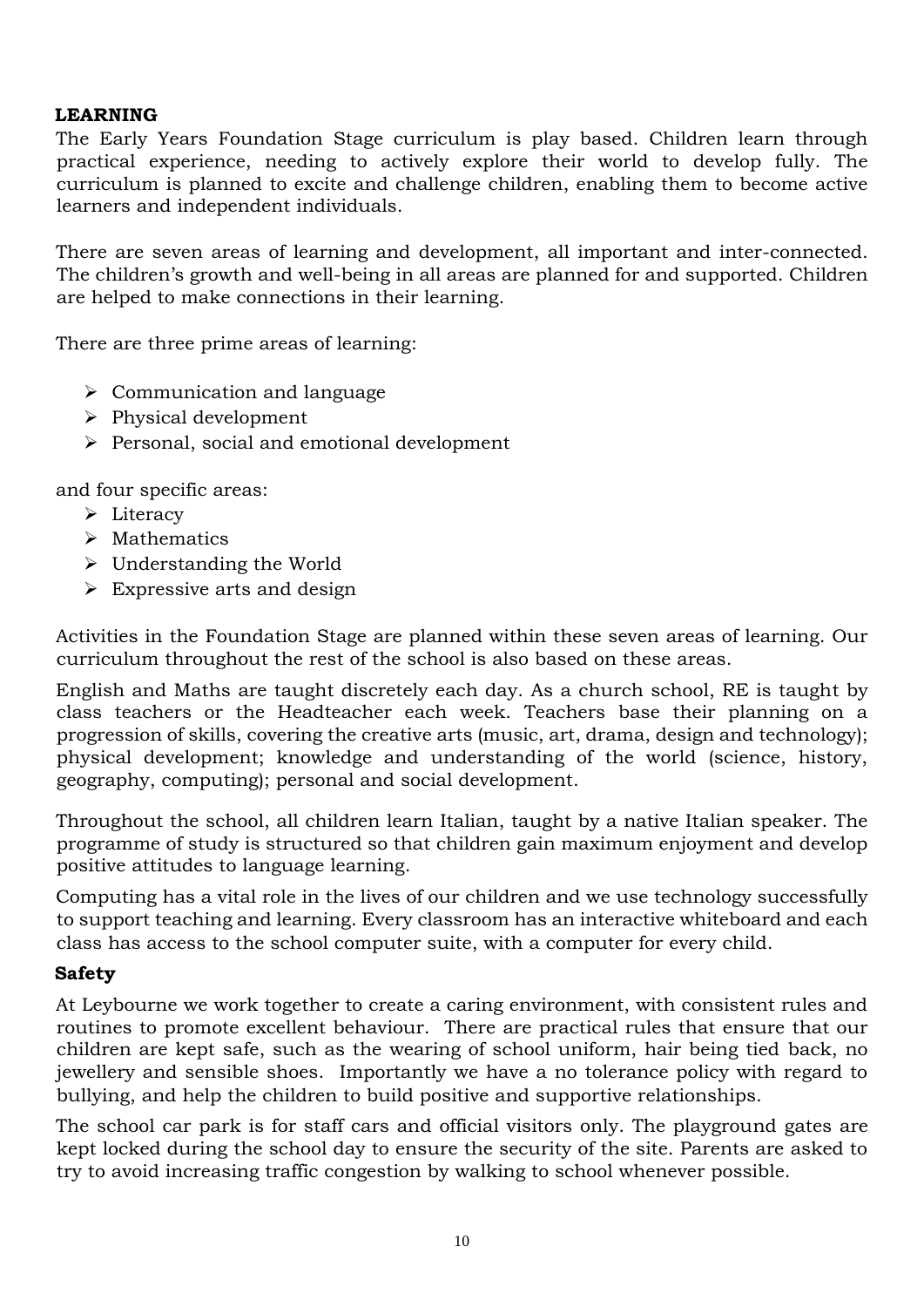To assist us in ensuring the children's safety, parents are asked to access the school building only by the main entrance in Rectory Lane North.

We also ensure that all adults working with the children in school undertake appropriate checks to ensure their suitability to work with children.

Leybourne School is a non-smoking environment, including vaping and the use of ecigarettes. This applies to both the buildings and the grounds.

## **Healthy Lifestyles**

Health and Safety are of course closely linked and through health education we learn together how to keep safe, active and healthy. Relationships and sex education plays an important part in building confidence. We offer a wide variety of after school clubs which further promote physical activity. We have the benefit of a large open site with excellent play facilities and grounds that the children are encouraged to use. Our achievement of Healthy Schools status has encouraged everyone to take responsibility for making good choices about food, and we actively promote the fruit and vegetable scheme. Breaktime snacks, if brought from home, must be a piece of fresh fruit or vegetable (e.g. cucumber/carrot sticks).

Our school meals are cooked in our own school kitchen ensuring fresh, healthy, nutritional food. We have employed the services of the Contract Dining Company as a result of their commitment to using fresh, local produce and we are confident in recommending the school lunches. They conform to the required healthy food standards and are monitored regularly. Packed lunches should be balanced and healthy and should not contain chocolate bars or crisps, except on Fridays when the children have agreed that these should be allowed as a treat. Sweets are not permitted in school lunchboxes.

Cool Milk provide milk each day to the children if you register with them. Under-fives receive milk free of charge; once a child reaches five parents need to pay for this service. In all cases, parents need to register to enable their child to benefit from the scheme.

## **Celebrating Achievements**

All achievements are recognised and celebrated, and children are encouraged to share family successes and other special activities that take place outside of school. We take a holistic approach to learning and value the whole child, ensuring support for their strengths and areas where additional help may be required. We have high academic standards, as recognised by our outstanding Ofsted report, carefully tracking every child's progress to ensure that interventions and support are put in place in a timely manner.

All our learners are encouraged to achieve their full potential. We support all children with special educational needs and have a dedicated team of staff, headed by our Inclusions Manager, SEN Teaching Assistant and SEN Assistant, to meet their specific needs. All classes have extra support from well-trained, experienced Teaching Assistants who work with teachers and outside agencies to achieve the best for every child.

We also support those children who have been identified as having particular strengths and talents through differentiated planning in the core curriculum, and through creative curriculum opportunities in the school, including working with visiting actors and scientists. Sporting and artistic talents are encouraged through clubs run in school and also making sure that the children are aware of activities taking place elsewhere in Kent.

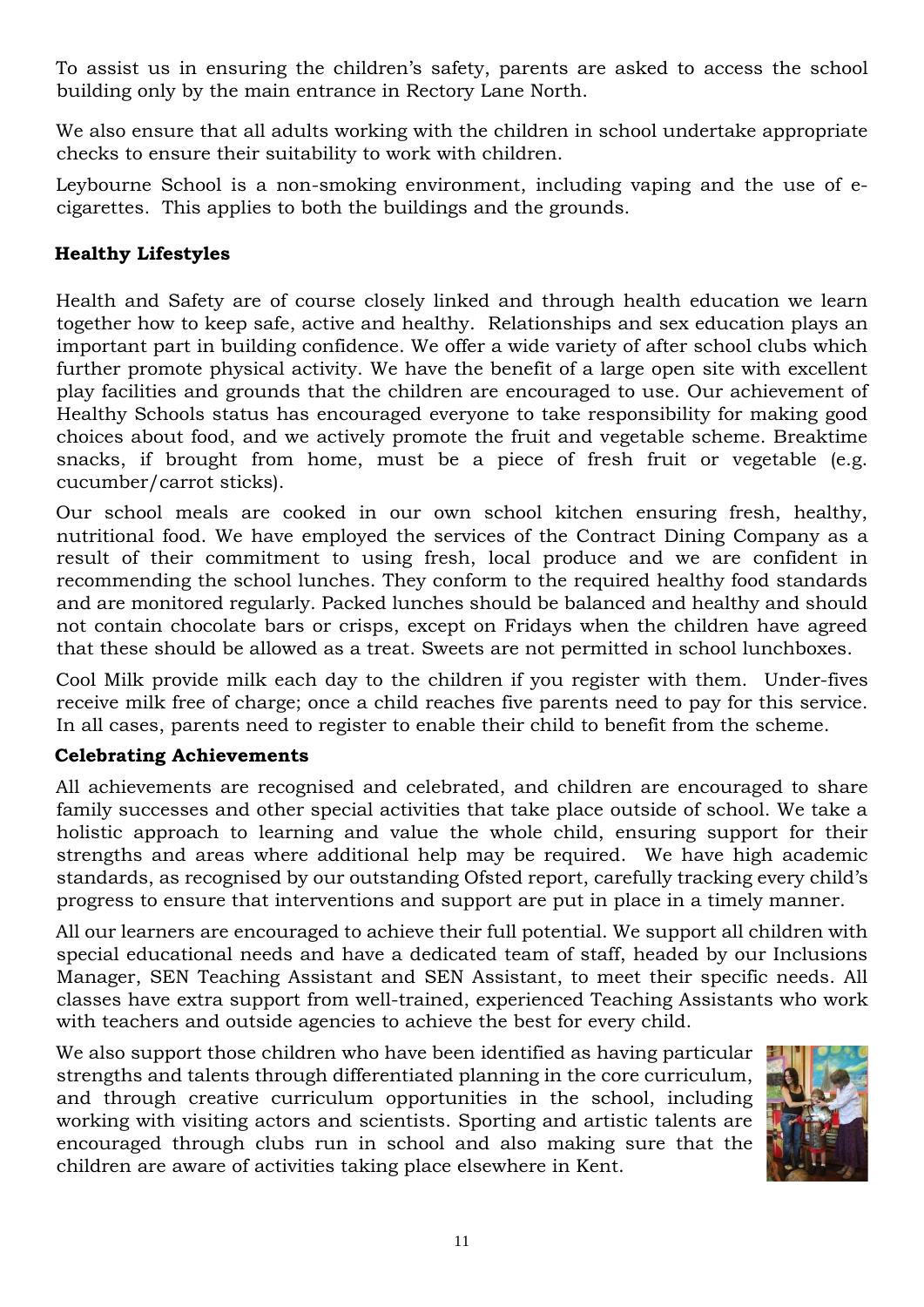Active learning and a creative use of the curriculum are used to encourage, inspire and challenge all of our children. Learning outside the classroom is an integral part of the curriculum and we often bring in visiting speakers and undertake offsite visits to enhance learning and enjoyment.

## **TIMING OF THE SCHOOL DAY**

Morning school: KS1 8.50am - 12.00 noon KS2 8.50am - 12.20pm

Afternoon school: 1.15pm - 3.15pm

### **School Policies**

School guidance and policies are regularly revised and updated. Copies of these are available on the school website and on request from the school office.

## **THE HOME-SCHOOL PARTNERSHIP**

Leybourne Ss Peter & Paul Church of England School is a happy and hardworking establishment where the children's needs are our foremost priority. By sending your child to Leybourne you have made a positive decision to support our aims and objectives. To build on the partnership between home and school, we ask parents to sign a copy of the Home-School Agreement, which is issued when your child starts school.

Home and school are the two biggest influences on children and they need to know that everybody is working together in a positive way to support them. Effective communication between home and school is essential to children's success and wellbeing.

#### **Communication**

Our aim is to build effective communication and partnership with families. Regular newsletters, parent consultation evenings, information evenings and our 'open door' policy are ways in which we seek to communicate with parents, and we genuinely do welcome parents' involvement in their children's learning. Weekly class newsletters give information about what your child is learning. All letters and newsletters are published on our website, along with term dates.

As the vast majority of our parents prefer to communicate electronically, we also send our newsletters by e-mail. This has proved to be more efficient (no more searching your child's bag!) and environmentally friendly, whilst allowing you to keep in touch with everything that is happening in school. We ask parents to please make sure that the office has your current email address.

We also use an electronic payments system (School comms) for school dinner payments, school uniform orders and educational visits.

It is important that parents ensure that we are informed about any matters relating to their child's well-being (e.g. illness, other medical problems, anxiety) so that we can work together to support the child.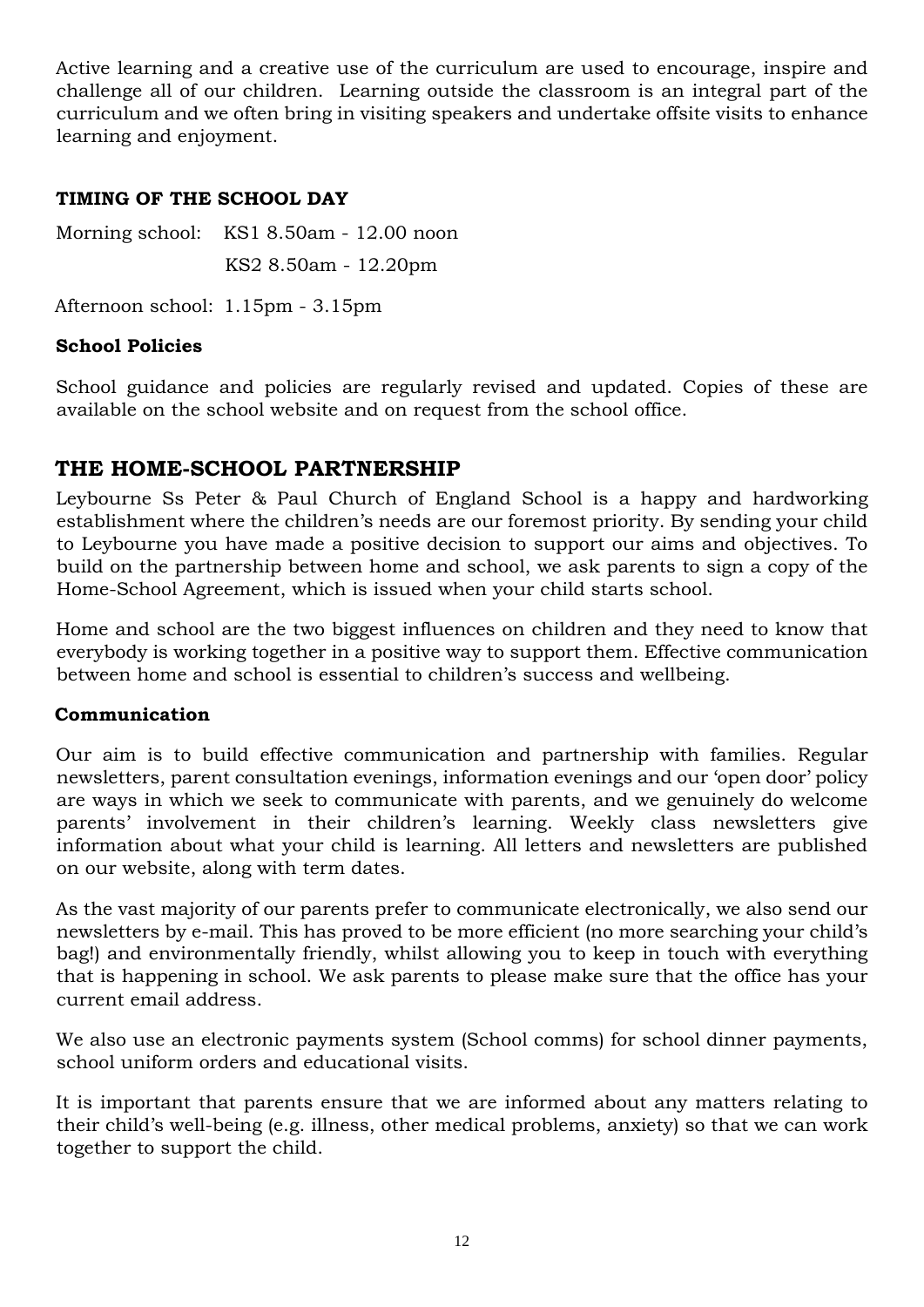## **Attendance**

Any absence during term-time can be extremely disruptive to a child's education. Illness, hospital appointments etc. are classified as authorised absence. If no explanation is received for any absence, it will be deemed unauthorised. All absences are recorded and monitored by the Educational Welfare Service.

Pupils of school age must, by law, attend school regularly and on time. If your child is to be absent from school, parents need to ask for approval of the absence. Permission may only be granted in exceptional circumstances, but will not be granted at the following times:

- *At the beginning of school terms*
- *During examination periods (including modular tests and mock examinations)*
- *Where the child is persistently absent, including because of ill health (25 days absence in the previous year or where there have already been 10 or more days absence in the current year)*

It is important to note that "family holidays" do not constitute exceptional circumstances and cannot be authorised. Penalty notices may well be issued in cases where unauthorised holiday has been, or is suspected to have been, taken.

The most important consideration is the effect of an absence on your child's education.

Please inform the school if your child is asthmatic, diabetic or suffers from any other chronic illness.

If your child is unwell during the school day we will make every effort to contact you. Please therefore ensure that we always have accurate contact details on our records.

## **Home Learning**

Children are given home learning tasks appropriate to their age and their needs. This should be regarded as a positive experience and an extension of learning in school which parents can share. We believe that home learning is important and parental support for these tasks is expected as part of our partnership in ensuring your child achieves his or her potential.

## **Behaviour**

There is an expectation that children will consider others and behave responsibly. Since most children respond positively, there is rarely a need for sanctions. Our Behaviour Policy explains the actions which will be taken if problems arise.

Children who fail to show reasonable consideration for the welfare of others will be first warned, and then punished if the warning is ignored. In the case of a persistent problem, however, parents' help will be sought, both to investigate the reasons behind the behaviour and resolve the problem.

## **Celebrations/ Rewards**

Good work is also celebrated, with class teachers nominating pupils as "Stars of the Week." Celebratory certificates are sent home with the "Stars" so they can share their success at home.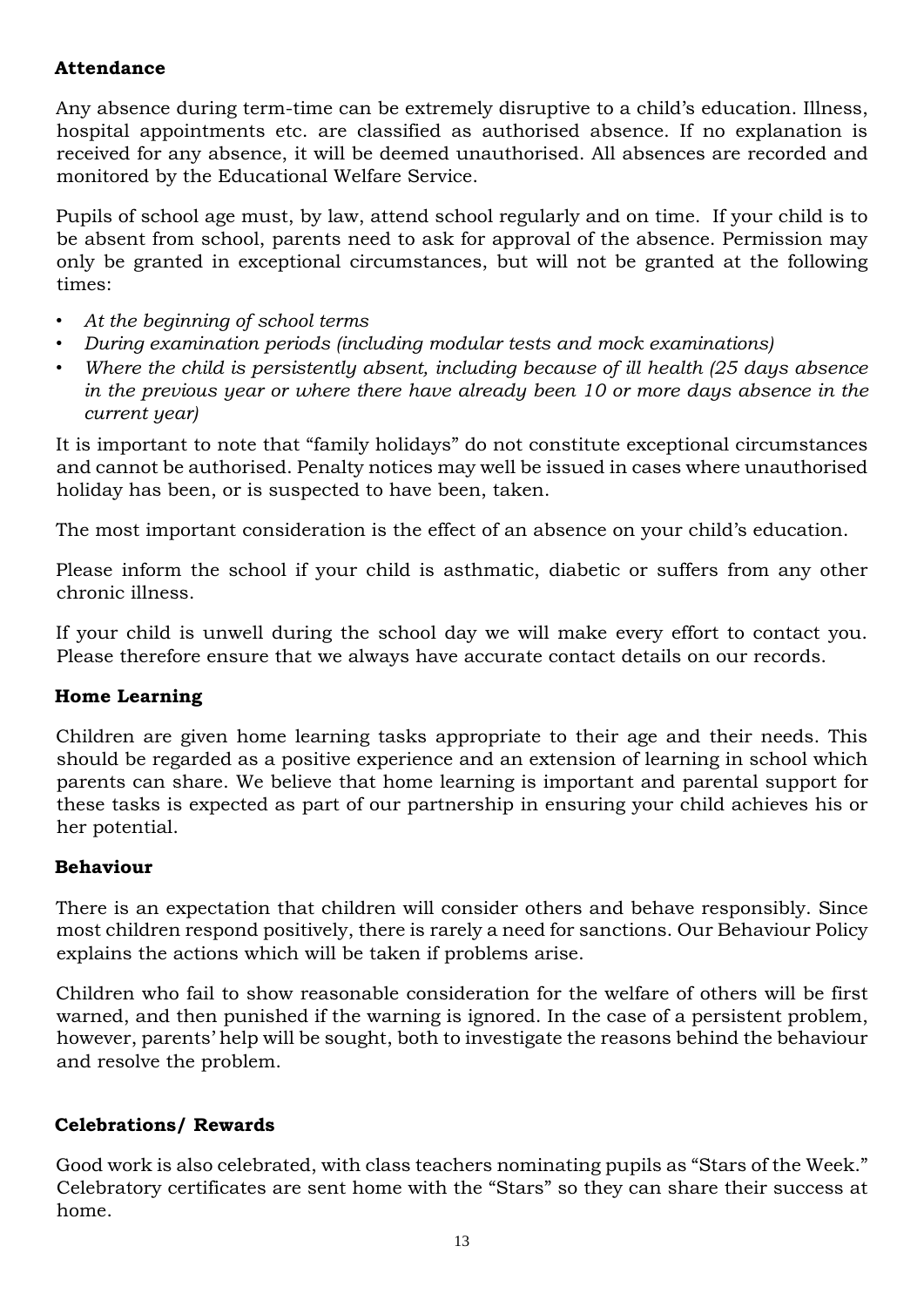We are always keen to hear of any interests and successes the children enjoy outside of school, and encourage children to bring awards, certificates into school so that we may celebrate their successes in all areas of life.

## **The Wider Curriculum**

Clubs

We believe it is extremely important for children to have every opportunity possible to participate in extra - curricular activities. Many of our staff give up their time to run a wide range of clubs and teams. Current club lists can be found on our website, but include a range of sporting, musical and artistic activities.

## Educational Visits

We offer a wide range of educational visits over the course of the academic year, as well as inviting a number of visitors into school to support the curriculum. We believe it is important that children have first-hand experience of what they are studying. Trips can include visits to castles and museums, dressing up days and opportunities to see other local schools. Information will be sent to parents with full details of the visit and contributions requested towards the cost. If an educational visit is not sufficiently supported by parents, then governors reserve the right to cancel the visit for all children.

## School Journeys

We run three residential trips per year, with Year 4 visiting Carroty Wood for three days, Year 5 spending three days at a residential centre in Hardelot, France and Year 6 spending a weekend in at a PGL Centre in Suffolk. These trips are activity based and are aimed at developing the children's confidence and social skills.

## **Charging Policy**

The school will ask for voluntary contributions from parents to enable some school activities to take place. No child will be excluded from any school activity because of financial difficulties or hardship.

## **Complaints Procedure**

If you have any questions or concerns regarding your child's education the first step is to discuss it with your child's teacher or the deputy head or headteacher.

Should your concern not be resolved through an informal discussion, a formal complaint can be made to the governing body, by letter addressed to the Chair of Governors.

Wherever possible, formal complaints will be resolved by the school or the Governing Body. However, if you have gone through the above stages and are still dissatisfied, you can make a complaint to the Local Government Ombudsman.

## **Breakfast Club**

We offer a Breakfast Club for those parents who require supervision for their children before the beginning of school. The club is run by two members of school staff. Sessions cost £4.25 for the first child and £3.75 for additional siblings. The club is open from 7.30am and children receive a comprehensive breakfast of toast, cereal, fruit and yoghurt.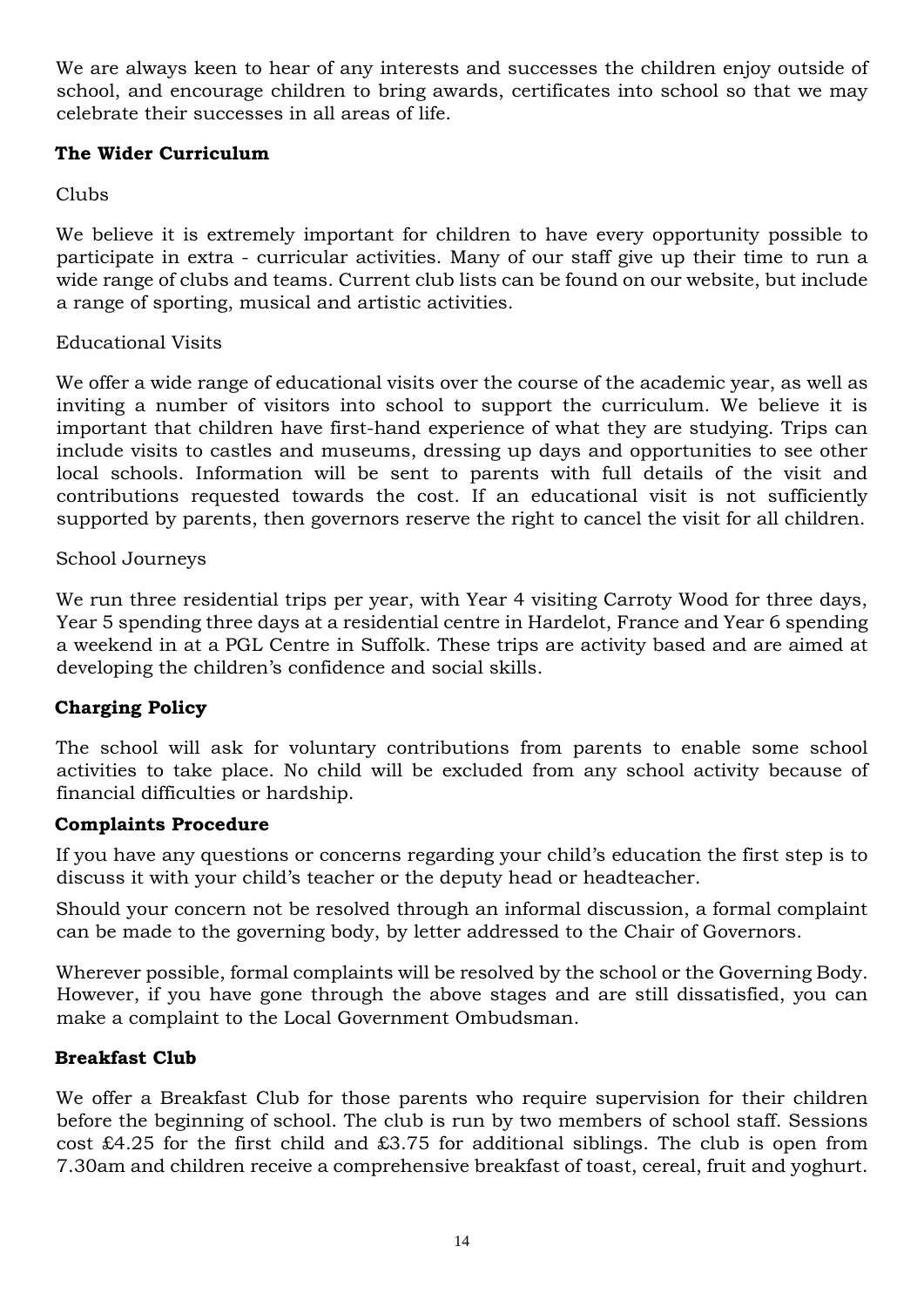## **Voluntary Contribution**

As a Church school, we are funded differently to other state schools, especially with regard to the maintenance and development of our school buildings. In these instances, we are responsible for raising 10% of the cost of all repairs, alterations, extensions and maintenance work. In return, the Governors enjoy the privilege of being able to maintain the school's Christian tradition. Each year, therefore, the Governors do request a Voluntary Contribution of £30 per family per year. We also encourage parents to complete a Gift Aid form which allows us to reclaim tax on the sum donated!

## **Parents, Teachers and Friends Association**

All of the funds raised from PTFA events are donated to the school for specific projects or purchases, which directly benefit the children. The PTFA Committee consults with staff to decide how the money should be spent. Items purchased include laptop computers, a garage to store PE equipment/playground games, stage lighting, outdoor play equipment and library furniture. The PTFA continues to work hard, supporting our fundraising for our Computer Suite and a number of other projects. We are very grateful to the PTFA volunteers who work tirelessly to support the school financially and in practical ways.

### **Disability Discrimination Act**

The admission arrangements for disabled pupils are the same as for any other pupils. The school and its staff and governors will do everything possible to ensure that all pupils are treated fairly and have the same opportunities.

As employers, the governing body will not unjustifiably discriminate against current employees or job applicants on the grounds of disability and will make 'reasonable adjustments' to employment arrangements and premises.

## **Safeguarding**

Our first priority is your child's welfare and there may be a rare occasion when our concern about your child may mean that we have to consult other agencies even before we contact you. The procedures which we follow have been laid down by the Local Safeguarding Board, and we have adopted a Child Protection and Safeguarding Policy in line with this, for the safety of all. The Designated Safeguarding Lead at Leybourne Ss Peter and Paul C.E. Primary Academy is Mrs Tina Holditch, the Headteacher, or, in her absence, Mrs Louise Grinstead or Miss Kelly Dale.

#### **Online Safety**

It is important that children learn how to use modern technologies, such as computers and the internet, safely and sensibly. Both parents and children are informed about our internet safety rules and are asked to sign a "responsible use" form.

Permission needs to be obtained from parents for certain photographs of children to be taken and for photographs to be published in the press or on the school website. Our Images of Children Policy outlines this in further detail.

Parents are permitted to take photographs at key school events, such as Sports Day and the Nativity. However, *parents are only allowed to post photographs of their own children at such events on social media*. Group photographs, or photographs including other children at the school, are not permitted to be published.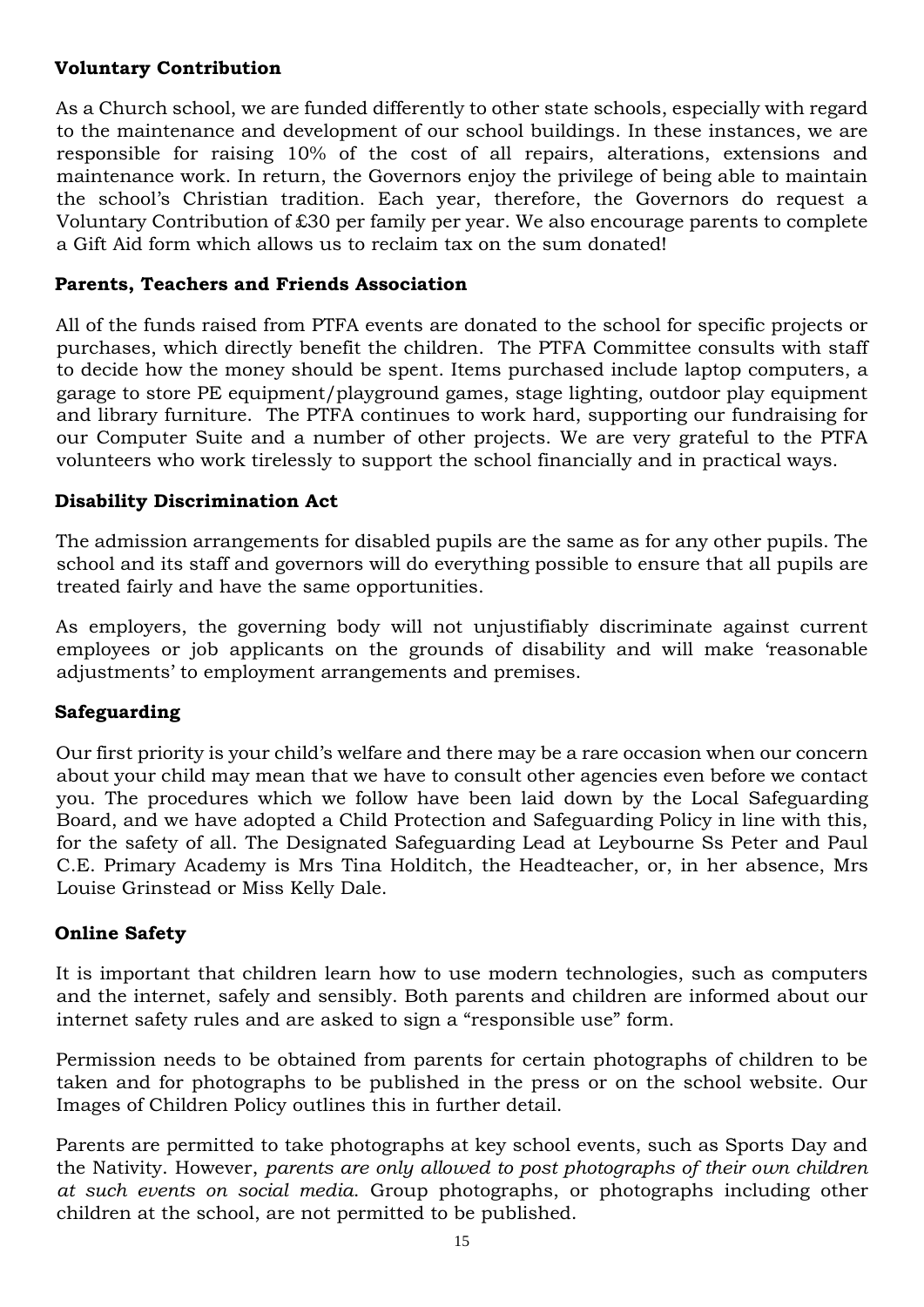## **SCHOOL UNIFORM**

Leybourne School ruck sack or book bag, Leybourne School drawstring PE bag – all available from Pages uniform suppliers of Maidstone.

### *Autumn and Spring Term*

Grey trousers, skirt or pinafore White polo shirt (plain or with the school logo) Bottle green school sweatshirt or sweat cardi with the school logo Grey or white socks, or black or grey tights Black low heeled shoes School fleece jacket (optional)

#### *Summer Term*

Grey trousers, shorts, skirt or pinafore Green and white dress, checked or striped White polo shirt (plain or with the school logo) Bottle green school sweatshirt or sweat cardi with the school logo Grey or white socks Black low-heeled shoes or black or white flat sandals Leybourne School baseball cap (optional)

### *PE clothing*

Plain navy blue shorts White T-shirt without buttons Plimsolls Inexpensive trainers (Key Stage 2) Plain tracksuit

Baseball caps, PE shorts, T-shirts, sweatshirts, cardigans, fleece jackets and reversible waterproof fleeces are available from Pages uniform suppliers in Maidstone. All other items of uniform are available at reasonable prices from High Street stores.

All children's property and clothing must be clearly marked with their name.

During the school day, and for all sporting activities, long hair should be tied back appropriately.

## *Jewellery*

The wearing of jewellery is not permitted, as these items could be dangerous during many activities in a normal school day. Children may wear watches, but these must be removed for PE and Games. If a child's ears are pierced, they may wear *plain ball stud earrings only* to school. These must be removed by the child before the child is able to do PE. *Please consider this before making a decision regarding ear-piercing.*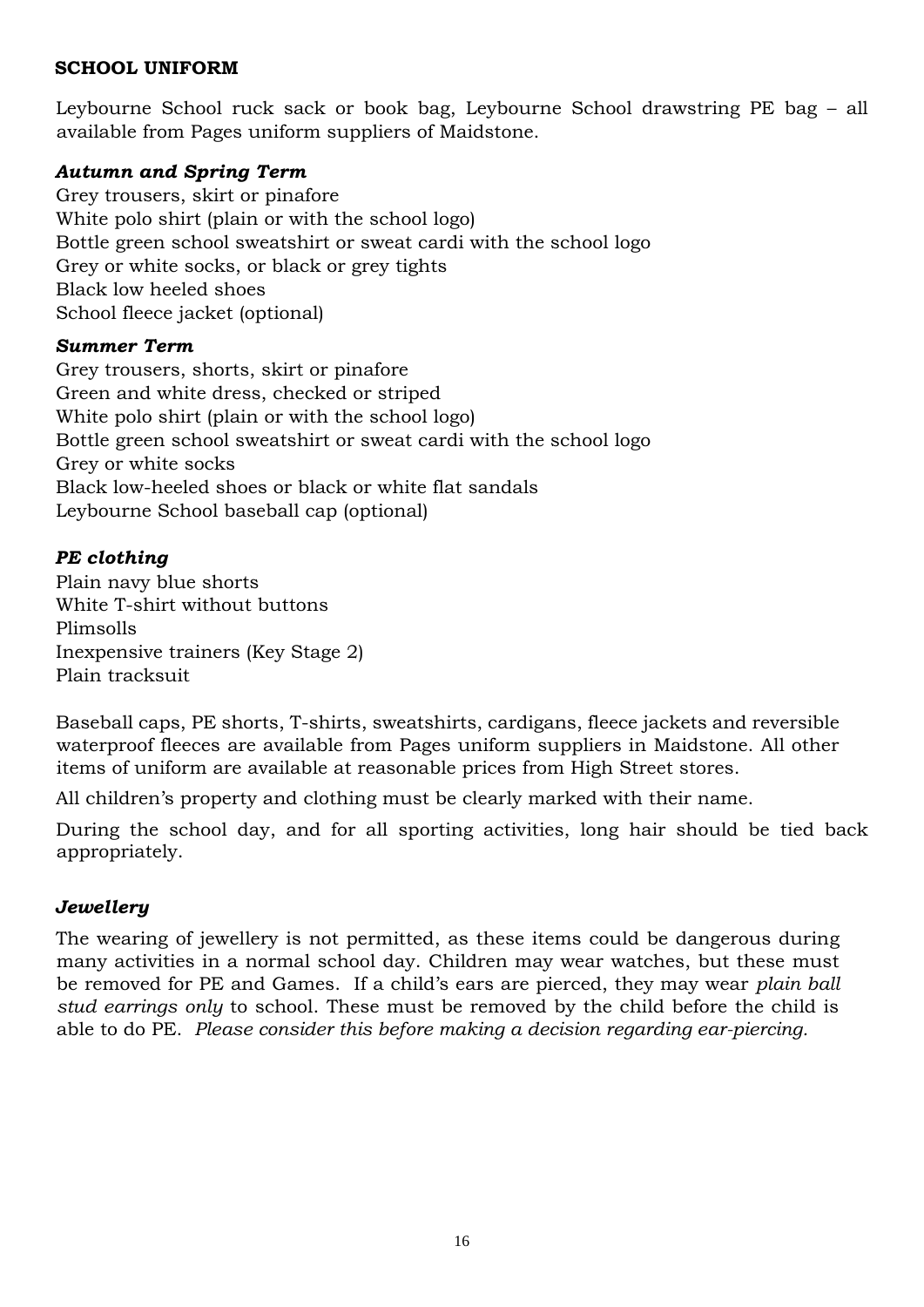### **STAFF (As of October 2021)**

## **Senior Leadership Team**

Mrs Tina Holditch Headteacher Miss Kelly Dale Head of Lower School, Reception Class Teacher Mrs Louise Grinstead Head of Upper School, Year 5 Class Teacher

#### **Teaching Staff**

| Mrs N Siverland-Bishop           | Year 6 |
|----------------------------------|--------|
| Mrs Z Ward                       | Year 4 |
| Miss D Courtney                  | Year 3 |
| Mrs B Mockler/Mrs T Pattanshetti | Year 2 |
| Mrs M Irvine/Mrs T Pattanshetti  | Year 1 |

#### **SEND Team**

| Mrs V Newington | SEND Manager                         |
|-----------------|--------------------------------------|
| Mrs K Lepavoux  | <b>SEN Teaching Assistant</b>        |
| Ms K Miller     | Family Liaison Officer/ Welfare Lead |

#### **Non Teaching Staff**

| Mrs J Hardy  | School Business Manager              |
|--------------|--------------------------------------|
| Mrs D Potter | Admin Assistant / Admissions Officer |
| Mrs L Eldred | Finance Assistant                    |
|              |                                      |

Mr J Van de Peer Site Manager

Mrs M Hales

Miss D Brooks Teaching Assistant Mrs T Burling Teaching Assistant Mrs A Gibbs Teaching Assistant

Mrs E Millar Teaching Assistant Mrs T Mitchell Teaching Assistant Mrs S Patterson Teaching Assistant Mrs L Robinson Teaching Assistant Mrs L Spratt Teaching Assistant Mrs L Vennart Teaching Assistant Mrs I Ward Teaching Assistant

Mrs E Millar Senior Breakfast Club Supervisor Mrs P Millar Breakfast Club Supervisor Mrs K Lowe Breakfast Club Supervisor

Mrs I Ward Senior Midday Meals Supervisor Mrs J Azzopardi Midday Meals Supervisor Mrs L Holmes Midday Meals Supervisor Mrs K Lowe Midday Meals Supervisor Mrs L Millar Midday Meals Supervisor Mrs M Mollett Midday Meals Supervisor Mrs M Phelan Midday Meals Supervisor